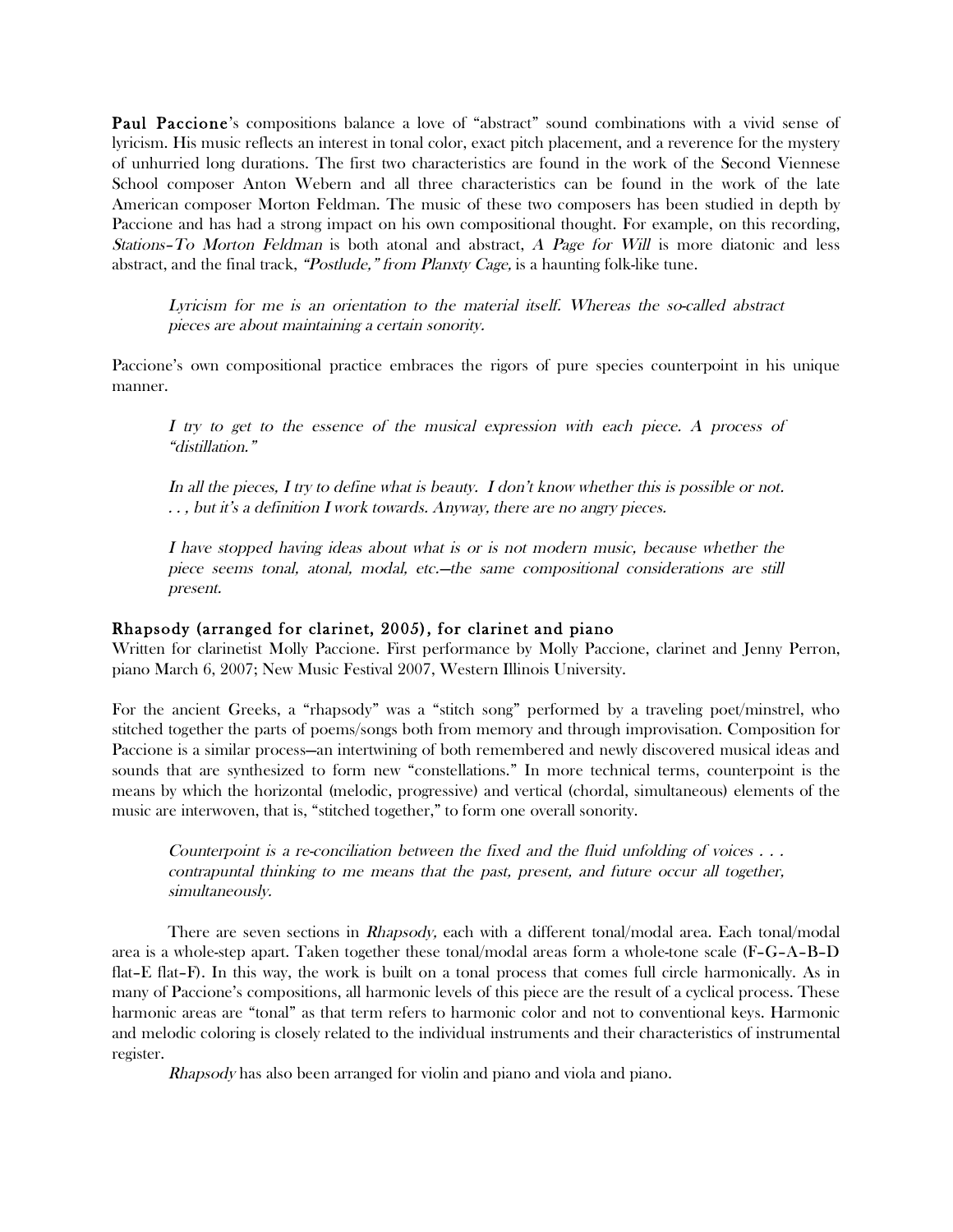## Stations–To Morton Feldman, for solo piano (1987)

Written for pianist Michael Campbell. First performance by Michael Campbell, piano January 7, 1988; Weill Recital Hall at Carnegie Hall.

"Decay . . . this departing landscape, this expresses where the sound exists in our hearing leaving us rather than coming toward us."

(Morton Feldman, "The Anxiety of Art," Art in America, September–October 1973.)

The composer has written of this piece:

"Stations–To Morton Feldman is dedicated to the memory of composer Morton Feldman, who died on September 3, 1987. The title refers to points of arrival and departure, both as a tribute and as a suggestion of the musical mood and structure. The work is both an homage and an appreciation of what Morton Feldman felt was significant in his own work: a concern with things that are very quiet, things that do not have much overt sense of motion, which serve to create a sense of stasis, where discrete gradations of color and harmony act in subtle variation. In *Stations*, repetition, rather than serving a more traditional structural function, serves simply as a reminiscence or reflection."

The broadly spread two-note intervals with occasional widely-voiced chords form repeated patterns of indescribable beauty; harmonies tend to cancel each other out, adding to the feel of sonic decay, and the pacing is slow and evocative of infinite stillness. One of the most perceptible characteristics of the piano is that it is non-sustaining. That is, the sound is always in the process of leaving the listener. This theatrical element, the metaphor and musical actuality, seemed a fitting way for Paccione to memorialize Morton Feldman.

## Inscape: Three Choral Settings from Gerard Manley Hopkins (2007), for SATB a cappella choir

Written for James Stegall and the Western Illinois University Singers. First performance by the Western Illinois University Singers, James Stegall, conductor March 4, 2008; New Music Festival 2008, Western Illinois University.

"All the world is full of inscape," wrote the nineteenth-century English poet Gerard Manley Hopkins (1844– 89). Hopkins used the term "inscape" to describe the distinctive unifying design or pattern of each individual thing in nature and in art. Whereas a landscape presents a vista, "inscape" represents a more microscopic view of nature. "Inscape" is what differentiates one thing (plant, animal, poem, musical composition) from another, and Hopkins believed it to be "the very soul of art."

Hopkins stressed that his poems were written to be heard: "take breath and read with the ear," he wrote. Paccione's settings of three of his poems are a musical realization of the lyrical qualities of Hopkins's poetry. The songs can be performed as a three-song cycle, in pairs, or individually.

Upon being ordained as a Jesuit priest in 1877, Hopkins destroyed much of his early poetry and for seven years abandoned the writing of poetry altogether. "Heaven-Haven (A nun takes the veil)" is one of a handful of his early poems to have survived. It is a haunting affirmation of the desire to lead a cloistered life, where "a few lilies blow," away from life's storms and "out of the swing of the sea."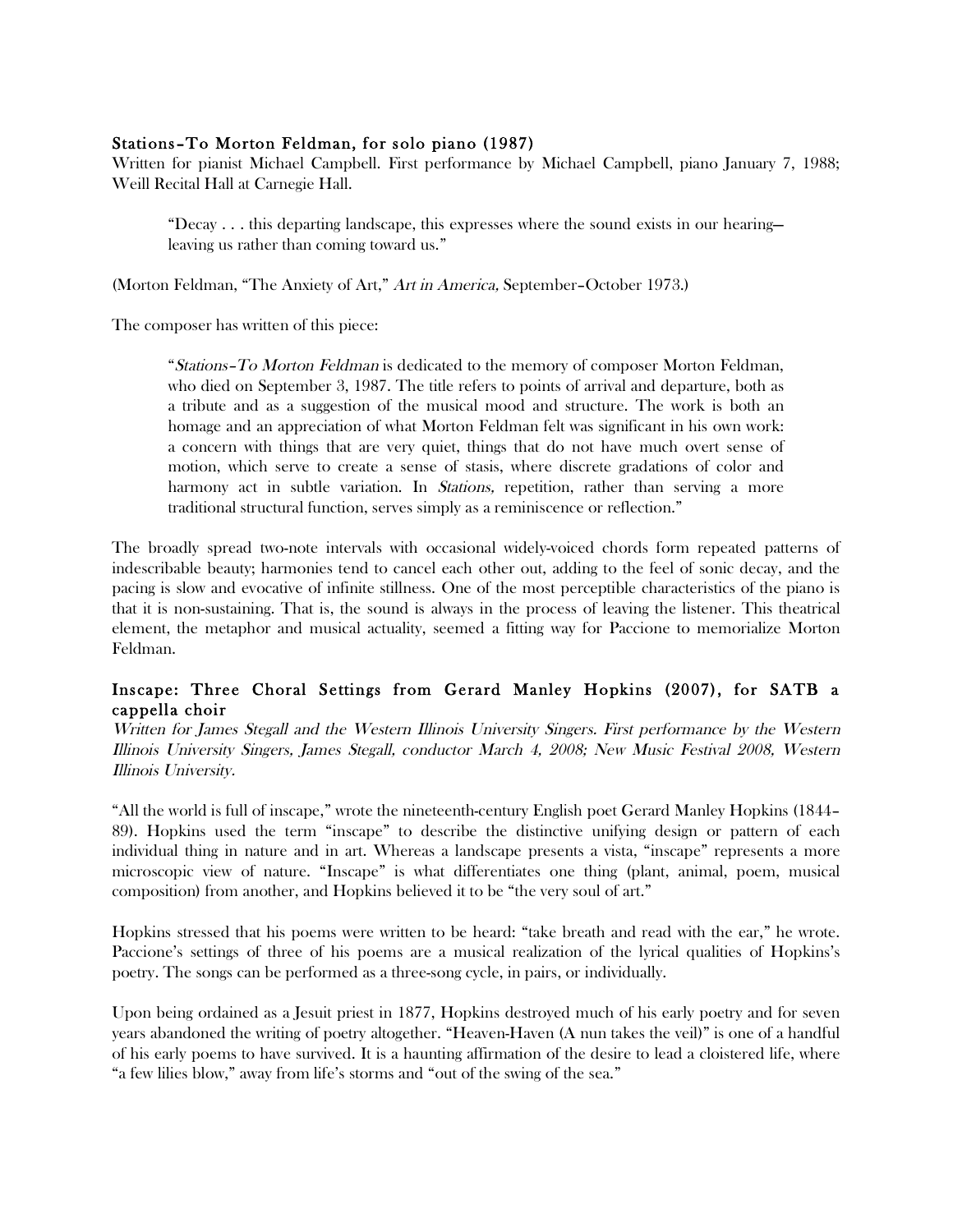Paccione's setting of the poem reflects the poem's straightforward and precise structure. The choral texture alternates between clearly delineated sections of homophony and polyphony. This alteration of musical textures is intended to reflect the alternation of both earthly and spiritual elements in the poem.

In the poem "Spring and Fall" the poet privately and internally addresses a young girl (named Margaret) who is grieving over the falling of the leaves in autumn. Hopkins compares this autumnal change to Man's biblical fall from grace, and to both Margaret's and the poet's own mortality. The poem's unique juxtaposition of word stresses, in "sprung rhythm," and its inventive use of word alliteration and rhyme scheme (what Hopkins referred to as "consonant chiming") are musical in effect and somewhat reminiscent of children's sing-song—something that is alluded to in the opening measures of this piece.

The composer has written:

"I have interpreted the title of the poem, "Spring and Fall," as a textual reference to the poem's own musical qualities. These qualities are reflected, with regard to both pitch and rhythm, in the rising and falling cadence of each of the individual musical lines."

In the poem "At the Wedding March" the poet-priest reflects on the meaning of marriage as he observes a newly married couple at their wedding ceremony. The poem is a meditation on the significance of both the secular ("each be other's comfort kind") and spiritual ("Deals triumph and immortal years") aspects of marriage. The musical setting is that of a wedding march that alternates between both homophonic and polyphonic passages—another reflection of both the secular and spiritual aspects of Hopkins's poetry.

# A Page for Will (2002), for solo piano

Written on request from the University of California, San Diego, for inclusion in a Festschrift to honor the retirement of Wilbur Ogdon, Professor of Music. The requirement was that submissions be no longer than one page. First performance by Andrea Molina, piano October 14, 2003, Western Illinois University.

A Page for Will is a simple, touching miniature study in tonal context: two notes rotate steadily throughout the entire work, as widely-spaced, sustained tones re-define the "meaning" of the two-note ostinato figure. (One is reminded somewhat of the chords that surround the continuously pulsing tone in Chopin's "Raindrop" Prelude.)

A Page for Will is an imitative two-voice canon. Each voice is symmetrical around the ostinato axis notes G4 and F4. This canon is similar in form to the second movement of Anton Webern's well-known Variationen für Klavier, op. 27, which is symmetrical around the note A4. It is dedicated to the composer, theorist, and teacher Wilbur Ogdon, one of Paccione's teachers, whose expertise was the music of the Second Viennese School.

The composer notes that in writing his master's thesis it was his goal to present to Will Ogdon, his thesis advisor, one well-written page of research a week. This short piece is yet one more "page for Will."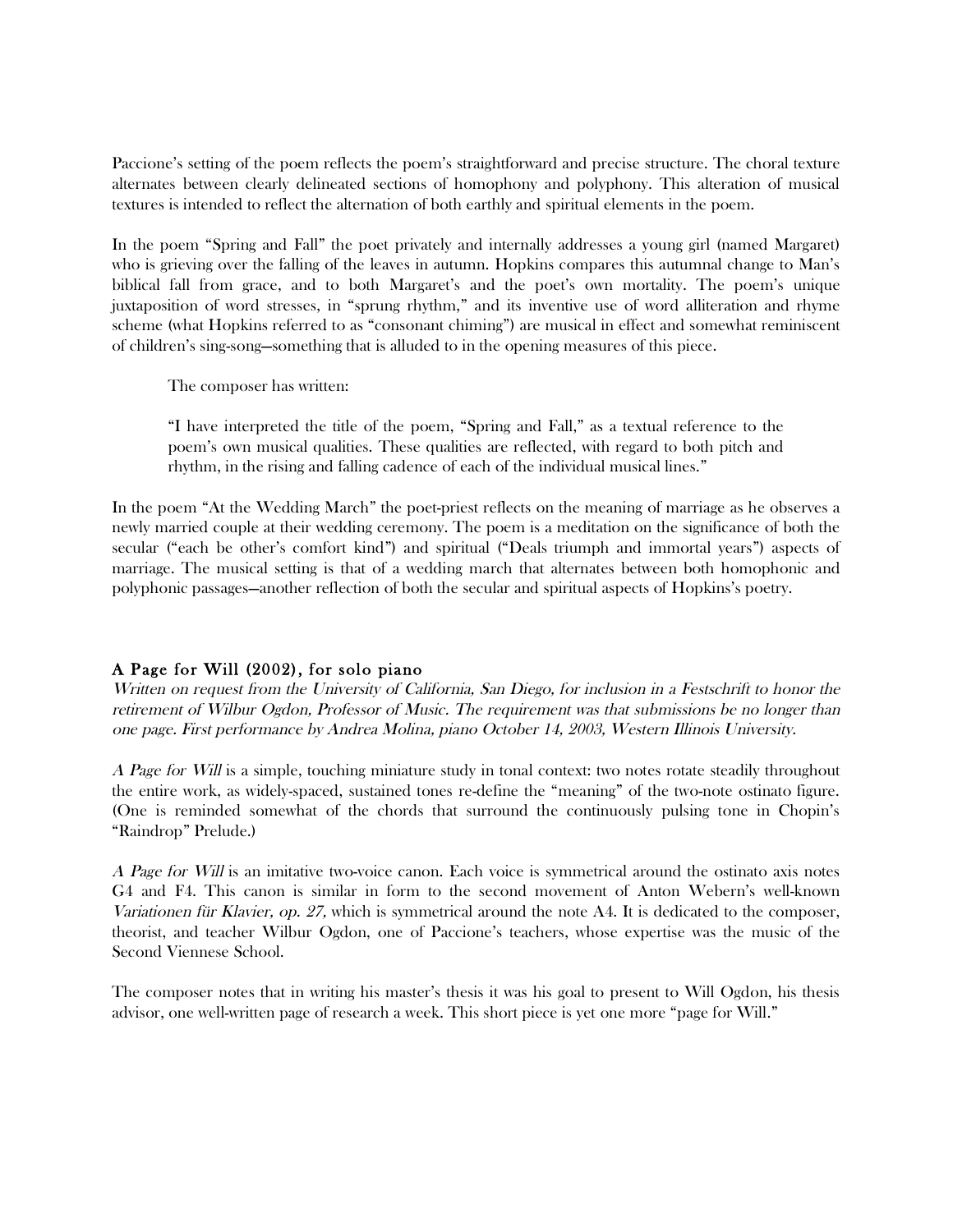## Three Motets: Arabesques (1999), for four-prerecorded clarinets

Written for clarinetist Molly Paccione. Premiered March 9, 1999; Molly Paccione, prerecorded clarinets; New Music Festival 1999, Western Illinois University.

These pieces were composed for Paccione's wife and long-time collaborator, clarinetist Molly Paccione. The individual solo melodic lines were recorded before a specific compositional plan was developed. The parts were then combined and interwoven in the recording studio, resulting in the three individual movements of the composition. The notated score was later developed using a form of sixteenth-century Renaissance notation which employs a staff of ten lines (gamut D3–A5).

The clarinet *Motets* are highly contrapuntal in a traditional vocal motet style. In composing this work, special attention was paid to the timbral characteristics of the instrument, as well as this particular instrumentalist's ability to sustain long lines and her own personal tone quality. The interweaving of these arabesque-like lines creates a pervading imitative texture throughout the work.

As in his earlier composition . . . like spring, for multiple pre-recorded flutes (1988) and a precursor to the Motets, the musical texture of the clarinet Motets is built up by the electro-acoustic overdubbing of individual parts. In both works, individual moments become absorbed into the general effect or atmosphere. Layers of music act as "veils" that blend into each other, creating illusions of planes of sound advancing and receding to and from the music's surface. …like spring is a pastoral soundscape. The somewhat darker timbres of the *Motets* impress the listener, in the same way, with their contrapuntal motion and treatment of the clarinet as if it were a human voice.

## Five Songs from Christina Rossetti (2003), for tenor voice, clarinet, cello and piano

Written for and premiered by Terry Chasteen, tenor; Molly Paccione, clarinet; Moisés Molina, cello; and Andrea Molina, piano March 3, 2003; New Music Festival 2003, Western Illinois University.

Christina Rossetti (1830–1894) was one of the most important English poets of nineteenth-century Victorian England. She and her brother, the poet and painter Dante Gabriel Rossetti, were closely associated with the Pre-Raphaelite group of poets, painters, and critics, whose aesthetic sensibilities idealized beauty and the sensual in both art and nature.

The selected poems in this song cycle represent a passage through time, as symbolized by the cycle of the seasons. Although the order of the poems does not form a narrative sequence, they are linked by certain common themes and an overall sense of loss. There are two voices in these poems: that of nature and of the poet. In these poems the external world of nature (plants, birds, day and night, the ocean, the seasons) mirrors the inner world of the spirit.

## What initially attracted me to these poems are their simple beauty, lyricism and musicality.

The composer's vocal setting of these lyrics was influenced by the English folk ballad. In these songs, changes in harmonic and instrumental color are a reflection and characterization of the various shadings in textual mood. The cycle is framed by the dove's silence in the song Listening, the first song in the cycle, and the echo of the far-off sea in Spring Quiet, the final song of the cycle.

Melody reigns supreme throughout, ceaselessly renewing itself, seamlessly passing from voice to instruments. Each of the songs occupies a lyric world all its own—one that freezes a moment in time capturing and preserving it.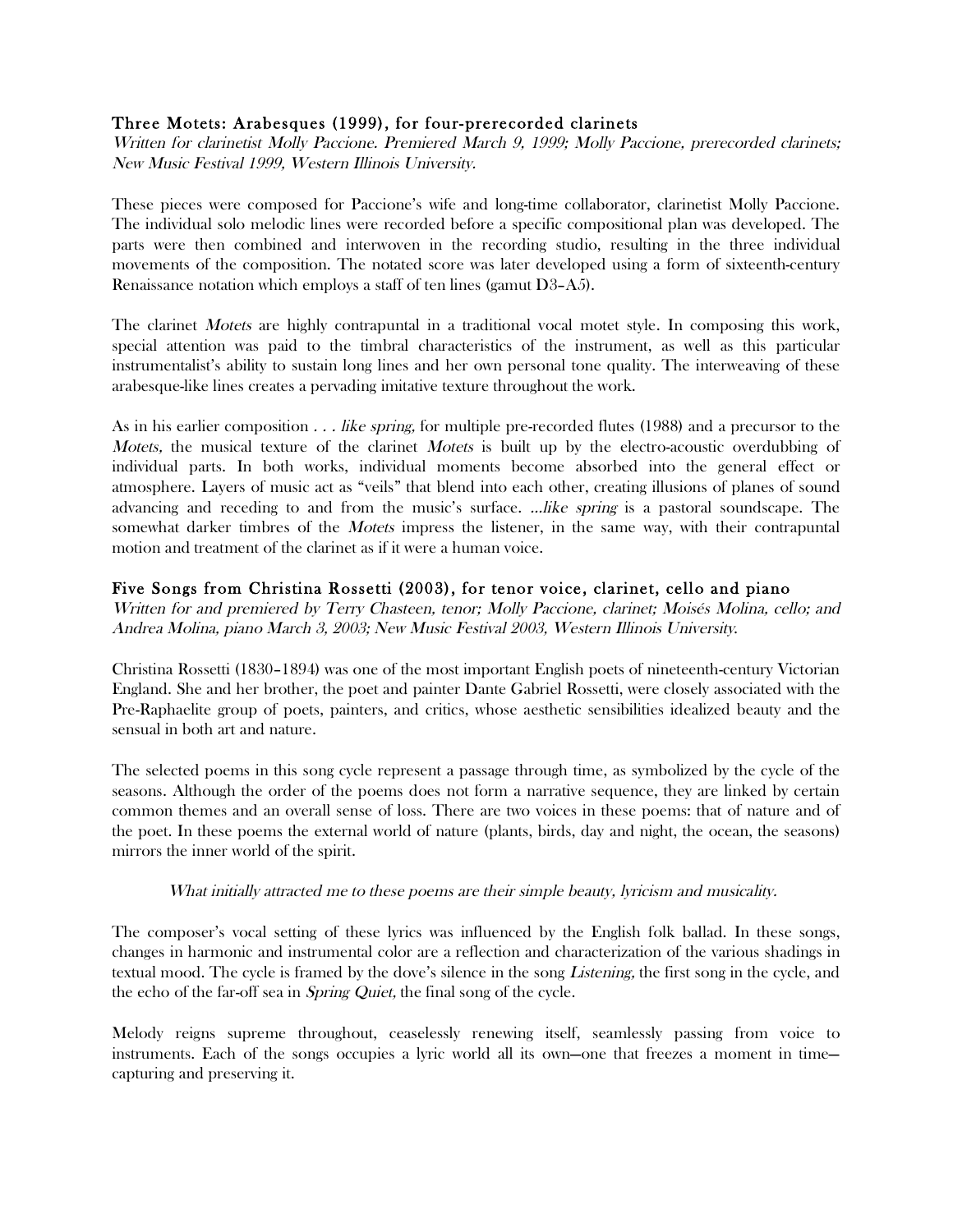## "Postlude," from Planxty Cage (1993, revised 1994), for solo piano

Written for pianist Michael Campbell. First performance by Michael Campbell, piano March 28, 1995; New Music Festival 1995, Western Illinois University.

"Rain on Rahoon falls softly, softly falling. . ."

(from She Weeps over Rahoon, by James Joyce)

"I'm an Englishman. I have a little French blood and a little Scottish blood. I would love to have some Irish blood, but I don't. Maybe if I were ill and had a transfusion in Dublin, I could have some Irish blood."

(John Cage to Stephen Montague)

The Postlude is an excerpt from a much longer twenty-minute work for solo piano, titled Planxty Cage. The music to the *Postlude* occurs in the closing measures of this longer work.

Paccione's Planxty Cage unfolds its patterns in a gentle cyclic manner with contrasting levels of sustained notes and short releases (grace notes, staccati). The first two pages are filled with white-note modes to which accidentals are eventually added. The music then gradually cycles through modes until returning to the chords of the opening, which are now denser, sustained, and heavenly.

The work transfers many of the strumming techniques, melodic outlines, scales, harmonies, and ornaments of ancient Irish harp music to the piano, in a contemporary and personal setting. In composing this piece, Paccione employed the electro-acoustic overdubbing of the initial, more "austere," first version of the piece onto itself in canon, in order to evoke the sound of the ancient Irish harp. The term "planxty" in the title was originally used by the great itinerant harpist-composer Turlough O'Carolan (1670–1738) and it is thought to be derived from Latin. Although its exact meaning is not known, it is thought to be a form of salute. (Others claim that it means to strike or beat, from the Latin "plangere." It is also believed that its origin may stem from the Irish phrase "phlean on ti" meaning "from the house of.") This work is Paccione's closing "salute" to composer John Cage. It is a fitting and poignant ending to the music presented on this recording.

—Blue Gene Tyranny

"Blue" Gene Tyranny is a composer and pianist who currently lives in New York City. He has written for various music websites including the All-Music Guide and NewMusicbox.com. He has published essays on music in such books as Music with Roots in the Ether and there are several publications on his music, such as Nicole Gagné's Interviews with American Composers: Volume 2 (Scarecrow Press).

Composer's comments (in italics) from an interview conducted with the composer on August 3, 2009.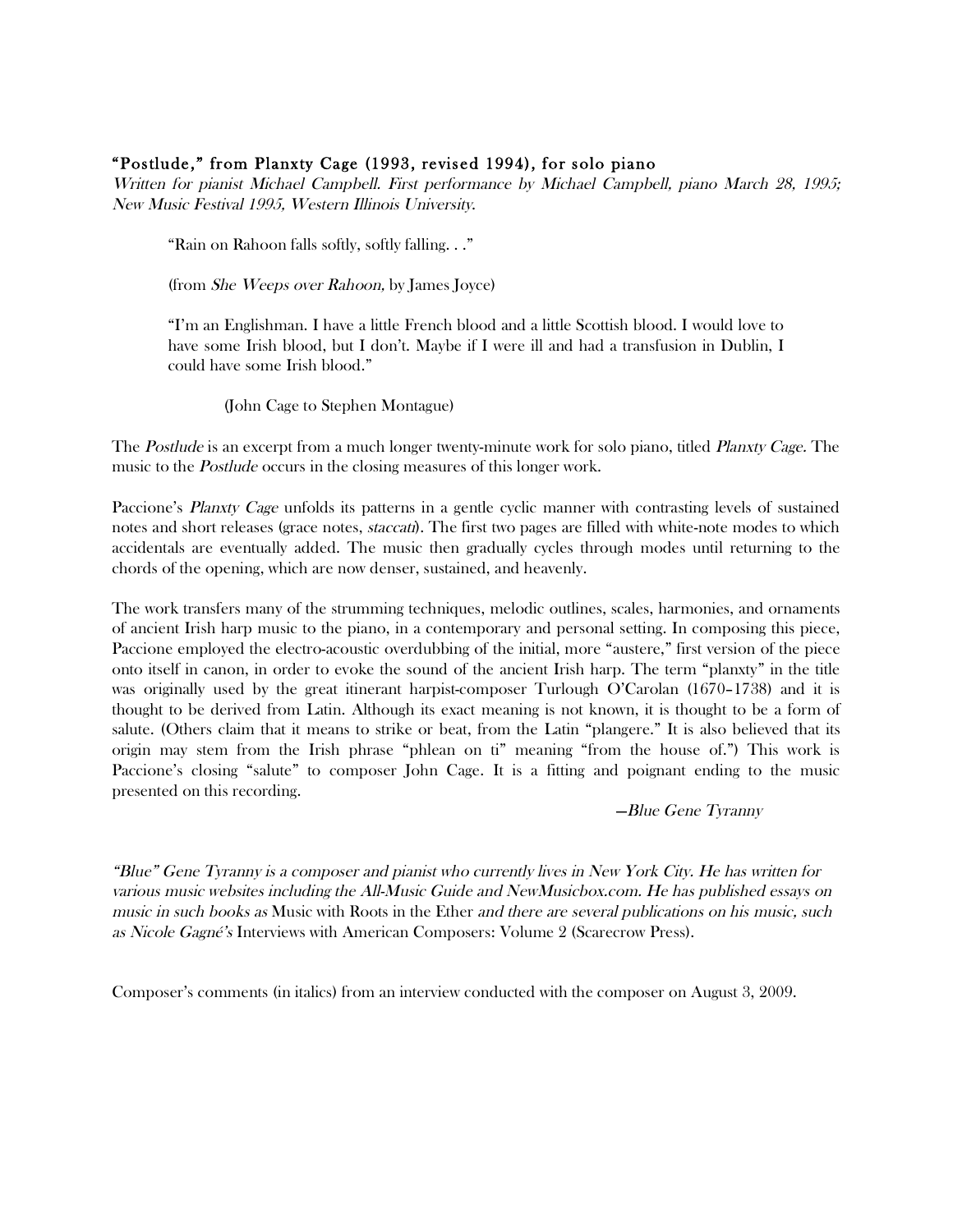### Inscape: Three Choral Settings from Gerard Manley Hopkins

### Heaven-Haven

A nun takes the veil

I Have desired to go Where springs not fail, To fields where flies no sharp and sided hail And a few lilies blow.

And I have asked to be Where no storms come, Where the green swell is in the havens dumb, And out of the swing of the sea.

#### Spring and Fall: to a young child

Márgarét, áre you grieving Over Goldengrove unleaving? Léaves, líke the things of man, you With your fresh thoughts care for, can you? Áh! ás the heart grows older It will come to such sights colder By and by, nor spare a sigh Though worlds of wanwood leafmeal lie; And yet you will weep and know why. Now no matter, child, the name: Sórrow's springs áre the same. Nor mouth had, no nor mind, expressed What heart heard of, ghost guessed: It ís the blight man was born for, It is Margaret you mourn for.

### At the Wedding March

God with honour hang your head, Groom, and grace you, bride, your bed With lissome scions, sweet scions, Out of hallowed bodies bred.

Each be other's comfort kind: Déep, déeper than divined, Divine charity, dear charity, Fast you ever, fast bind.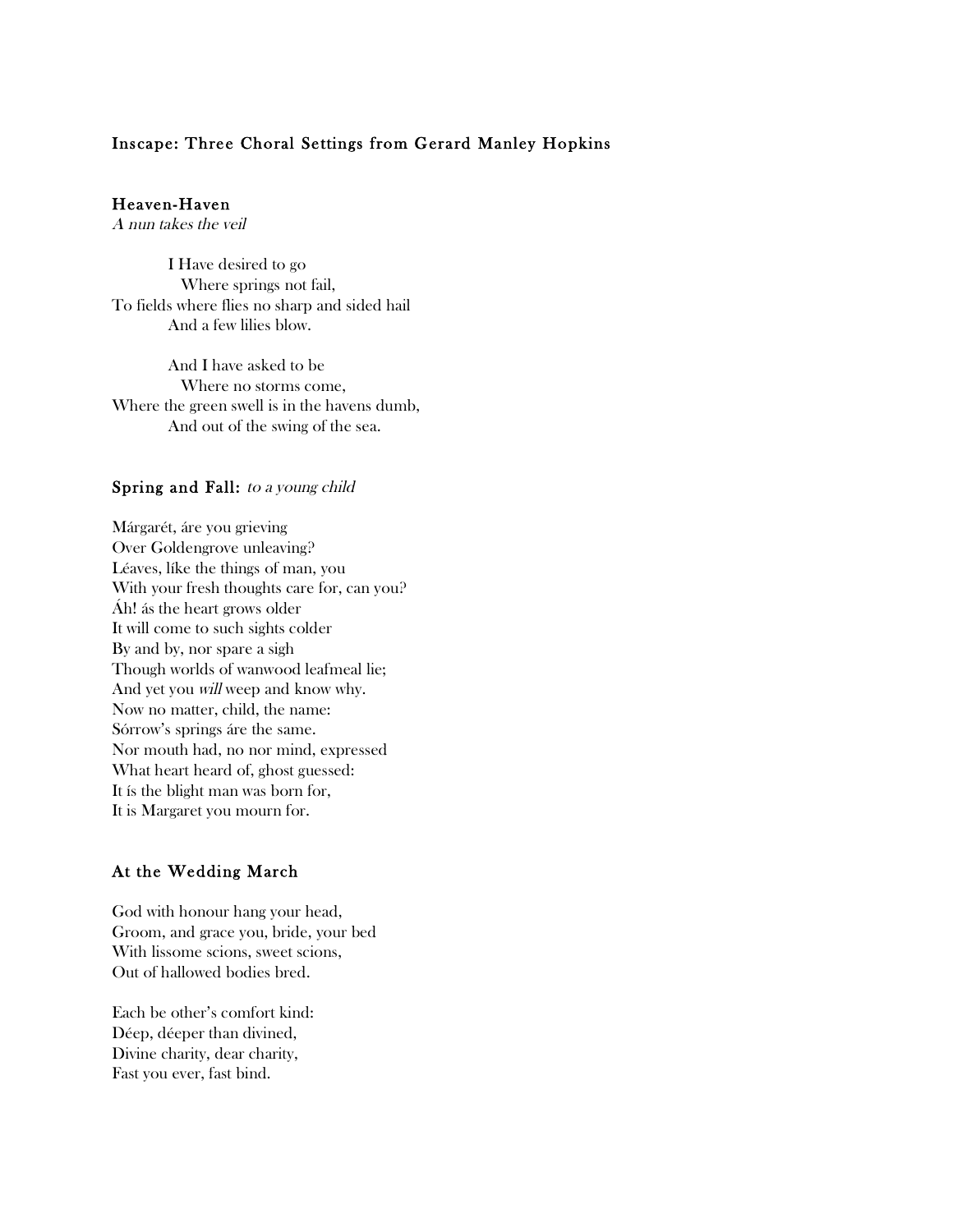Then let the March tread our ears: I to him turn with tears Who to wedlock, his wonder wedlock, Deals triumph and immortal years.

—Gerard Manley Hopkins, 1844–1889

Reprinted by permission of Oxford University Press on behalf of The British Province of the Society of Jesus.

### Five Songs From Christina Rossetti

#### I. Listening

She listened like a cushat dove That listens to its mate alone; She listened like a cushat dove That loves but only one.

Not fair as fair would reckon fair, Nor noble as they count the line; Only as graceful as a bough And tendrils on the vine; Only as graceful as sweet Eve Your ancestress and mine.

And downcast were her dovelike eyes, And downcast was her tender cheek, Her pulses fluttered like a dove To hear him speak.

#### II. A Dirge

Why were you born when the snow was falling? You should have come to the cuckoo's calling, Or when grapes are green in the cluster, Or, at least, when swallows muster For their far off flying From summer dying.

Why did you die when the lambs are cropping? You should have died at the apple's dropping, When the grasshopper comes to trouble, And the wheat-fields are sodden stubble,

And all winds go sighing for sweet things dying.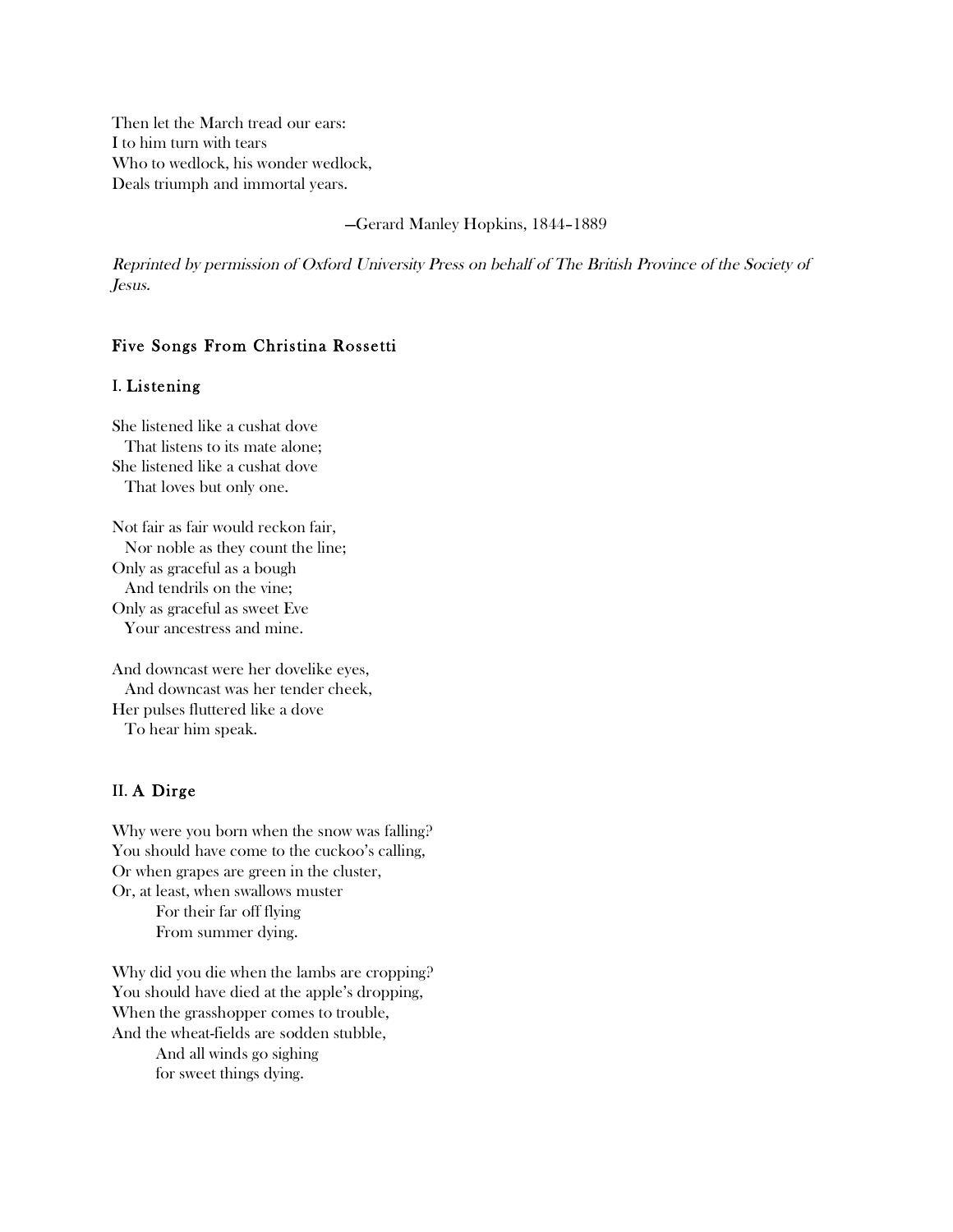#### III. Bird Rapture

The sunrise wakes the lark to sing, The moonlight wakes the nightingale. Come darkness, moonrise, everything That is so silent, sweet, and pale, Come, so ye wake the nightingale.

Make haste to mount, thou wistful moon, Make haste to wake the nightingale: Let silence set the world in tune To hearken to that wordless tale Which warbles to the nightingale.

O herald skylark, stay thy flight One moment, for a nightingale Floods us with sorrow and delight. Tomorrow thou shalt hoist the sail; Leave us tonight the nightingale.

### IV. The Key-Note

Where are the songs I used to know, Where are the notes I used to sing? I have forgotten everything I used to know so long ago; Summer has followed after Spring; Now Autumn is so shrunk and sere, I scarcely think a sadder thing Can be the winter of my year.

[Snow had fallen, snow on snow, snow on snow... $^{\dagger}$ 

Yet Robin sings thro' winter's rest, When bushes put their berries on; While they their ruddy jewels don, He sings out of a ruddy breast; The hips and haws and ruddy breast Make one spot warm where snowflakes lie, They break and cheer the unlovely rest Of Winter's pause—and why not I?

[Snow had fallen, snow on snow, snow on snow. . .]

\* excerpted from "A Christmas Carol"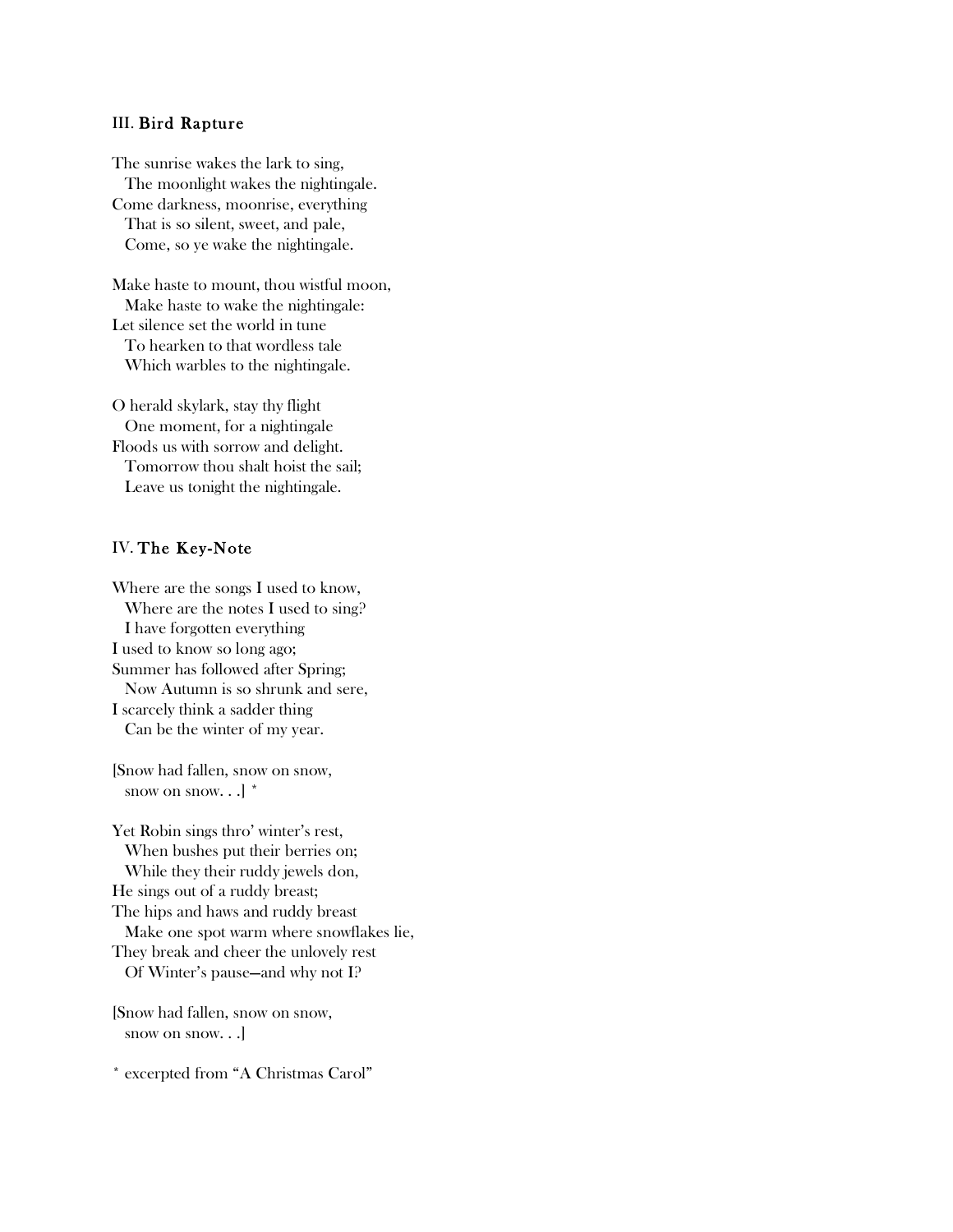### V. Spring Quiet

Gone were but the Winter, Come were but the Spring, I would go to a covert Where the birds sing;

Where in the white thorn Singeth a thrush, And a robin sings In the holly-bush.

Full of fresh scents, Are the budding boughs Arching high over A cool green house:

Full of sweet scents, And whispering air Which sayeth softly: "We spread no snare;

"Here dwell in safety, Here dwell alone, With a clear stream And a mossy stone.

"Here the sun shineth Most shadily; Here is heard an echo Of the far sea, Tho' far off it be."

—Christina Rossetti, 1830–1894

Paul Paccione (born 1952) is a Professor of Music Theory and Composition at Western Illinois University, Macomb, Illinois. He has received degrees in music from the Mannes College of Music (BM, 1974), University of California, San Diego (MA, 1977), and the University of Iowa (PhD, 1984). His teachers have included Harley Gaber, Kenneth Gaburo, William Hibbard, and Eric Richards. He joined the faculty at Western Illinois University in 1984. He is co-founder and co-director of Western's annual New Music Festival, now in its twenty-third year. A recipient of numerous awards from Western Illinois University, he was selected as the university's Distinguished Faculty Lecturer for 2002, the highest honor the university confers on a faculty member. His music is noted for its lyricism, intimacy, distinctive orchestration, contrapuntal refinement, and metaphoric complexity.

"My compositional approach is one of distillation. The gestural identity of the music is related to the compositional method applied to a composition in its entirety. Gesture resides not only in the individual phrase shapes, but in the overall 'presence' of the work." (Note to "... like spring, for prerecorded multiple flutes)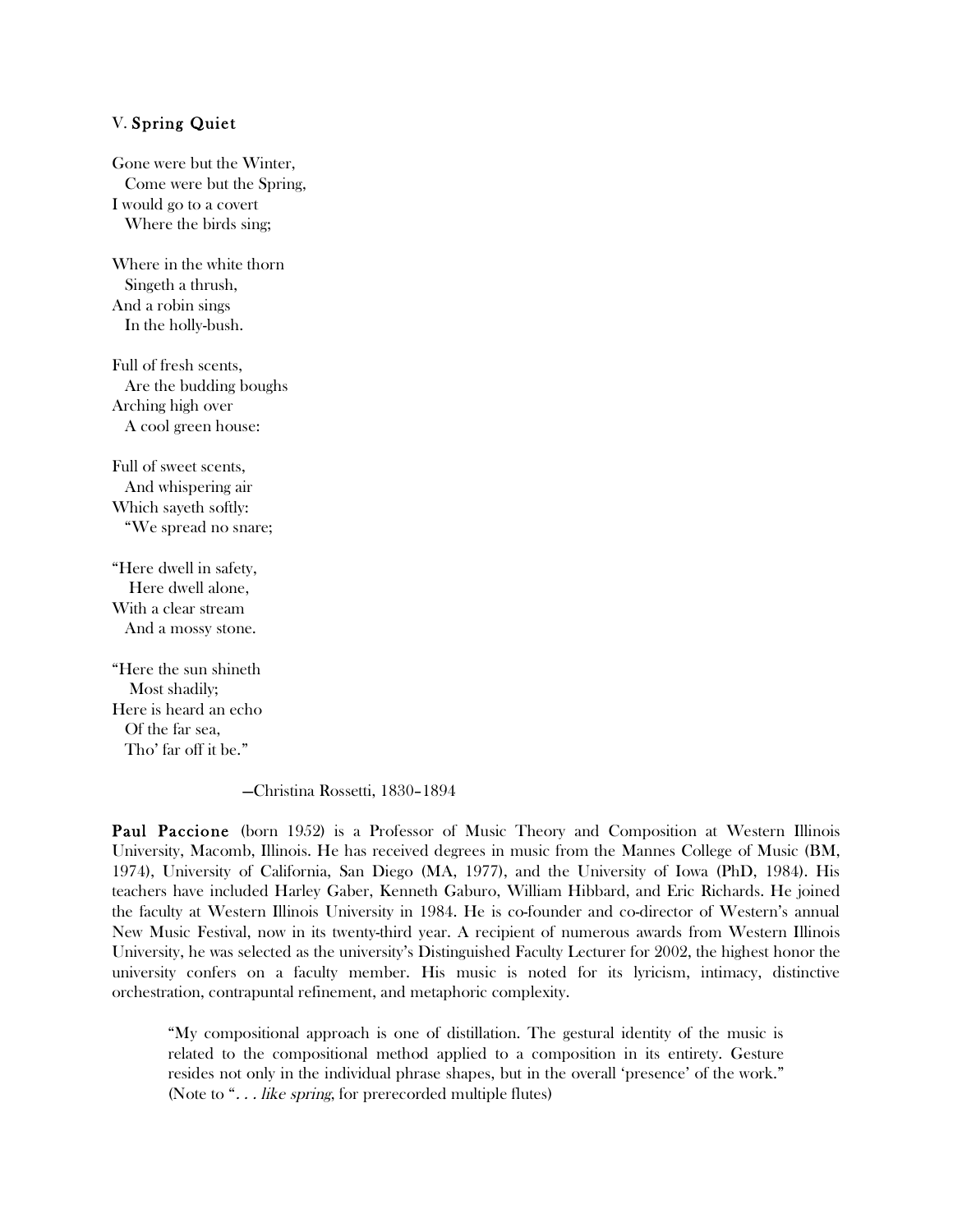Paccione's compositions are available through Frog Peak Music (www.frogpeak.org). His score to Motet I: Arabesque is included in Notations 21 (Mark Batty N.Y.C., 2009), a compendium/anthology of visually innovative musical scores. His numerous writings on various aspects of modern music are concerned with the interplay of cultural conditions on compositional thought and include articles on composers Morton Feldman, Eric Richards and Kenneth Gaburo. His writings on music have appeared in Perspectives of New Music, ex tempore, College Music Symposium, American Music, and the Journal of Music Theory Pedagogy. He is a regular pre-concert lecturer for the Chicago Symphony Orchestra.

Michael Campbell is a pianist, teacher, and writer. He is a graduate of Amherst College and holds a doctorate from Peabody Conservatory, where he studied piano with Leon Fleisher. Campbell has performed throughout the United States, and in Canada and Malaysia. His repertoire includes a broad range of American music, including all of Roger Sessions's piano music and his re-creations of classic solo jazz piano recordings. For many years, Campbell was Professor of Piano at Western Illinois University. His popular music textbook, And the Beat Goes On, is now in its third edition, and is used in classrooms throughout the country.

Terry Chasteen performs as both an operatic and solo concert artist. He has appeared with numerous opera companies throughout the United States, including New Hampshire's Opera North, Opera Theatre of St. Louis, the Indianapolis Opera, and Opera Memphis. Concert engagements include appearances with the Texas Baroque Ensemble, the Abilene Philharmonic, the West Virginia Symphony Orchestra, and both the Plano and Irving Symphony Orchestras of Texas. He has performed in recital on Wisconsin Public Radio's "Live from the Elvehjem Series." He is Professor of Music in Voice and Vocal Area Coordinator at Western Illinois University.

Andrea Molina has directed opera productions and outreach initiatives for Opera New England, Opera Illinois, and Western Illinois University. She is the pianist for the Molina Duo, a cello-piano team, which has given performances and master classes throughout North America, Central America, and Europe. Ms. Molina was principal pianist for the Abilene Philharmonic Orchestra and she is currently the principal pianist for the Peoria Symphony, where she has appeared as a guest soloist. She is a faculty member at the Schlern International Music Festival in the Italian Alps, where she conducts the festival orchestra and teaches collaborative performance.

Moisés Molina performs regularly as both a cello soloist and a chamber musician. He and his wife, Andrea Molina, perform together as the Molina Duo. He has served as a principal cellist for the Abilene Philharmonic Orchestra, Abilene Opera Orchestra, and Quincy Symphony, and he has performed as Associate Principal Cellist for both the Tallahassee and Peoria Symphonies. He performs and teaches cello and chamber music at the Schlern International Music Festival in the Italian Alps. He has recorded for both the Centaur and Profil labels. Molina is Professor of Cello at Western Illinois University and is the cellist for the Julstrom String Quartet, a resident faculty ensemble in the School of Music.

Molly Paccione received degrees from Northwestern University (B.M.), the University of California, San Diego (M.A.), and the University of Iowa (D.M.A.). She studied clarinet with Jerome Stowell of the Chicago Symphony and Leon Russianoff, the noted New York clarinet pedagogue. She coached in solo and chamber music performance with Rafael Druian, concertmaster of the Cleveland Orchestra under George Szell. She is principal clarinet with the Quad City Symphony and has also performed with the Milwaukee Symphony, San Diego Symphony, San Diego Opera Orchestra, and the California Ballet Orchestra. She has performed new music extensively and premiered numerous new works, many of which were written for her, with resident ensembles at Northwestern and UCSD, as well as the Center for New Music at the University of Iowa and the annual New Music Festival at Western Illinois University.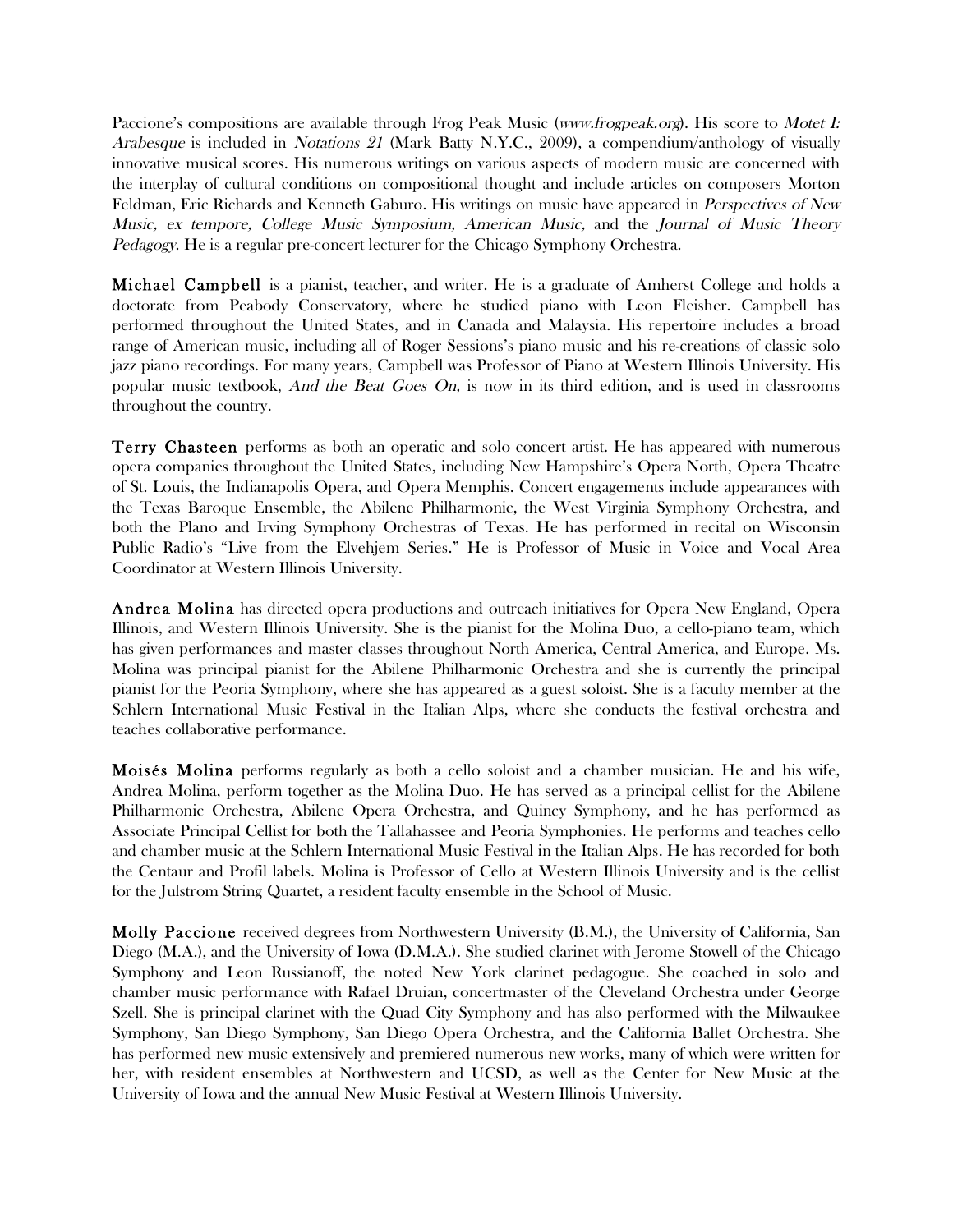Jenny Perron, originally from Montreal, Canada, received degrees from McGill University (BM), l'Université de Montréal (MA) and the Eastman School of Music (DM). She has participated as a collaborative artist in prestigious competitions and presented recitals in Canada, the United States, France and Taiwan. Her recitals have been broadcast on Radio-Canada FM, CBC Radio-Canada, and National Public Radio. She and the saxophonist John Vana have performed together extensively, and have released their first CD, titled The Interactive Saxophone, on Capstone Records. She is currently on the faculty of the School of Music at Western Illinois University.

James Stegall is Professor of Music and Director of Choral Activities at Western Illinois University. He received his Doctorate in conducting from the University of Missouri-Kansas City Conservatory of Music. He and the Western Illinois University Singers have commissioned and performed a wide variety of new American choral works. The University Singers have been selected to perform at numerous choral festivals and have performed in professional venues with the Kansas City Symphony, the Peoria Symphony, and the Phoenix Symphony. The Illinois Music Educators Association recently recognized Dr. Stegall's work as an educator and conductor by awarding him the Mary Hoffman Award of Excellence.

Nurit Tilles is a longtime member of Steve Reich & Musicians, and a former member of Meredith Monk & Vocal Ensemble and The Mother Mallard Band. She and Edmund Niemann are the duo-pianists known as Double Edge. She has recorded for ECM, Nonesuch, CRI, New Albion, New World, Lovely Music, Tzaddik, Cuneiform and Jazzology. Her recording of piano music by David Mahler will be released by New World in 2010.

#### SELECTED DISCOGRAPHY

Continuum. Drew Krause, Paul Marquardt, pianos. Included on Thumpmusic. Frog Peak FP 003. . . . like spring. Dyann K. Scheele, Jane Walker, flutes. Included on Society of Composers, Inc., "Extended Resources." SCI CD no. 6, Capstone Records CPS 8626. Seeing Those Hours. John Vana, alto saxophone; Jenny Perron, piano. Included on The Interactive

Saxophone. Capstone Records CPS 8763.

Rhapsody Recording Engineer: Jon Schoenoff Recorded June 8 and 11, 2009 at the Krannert Center for the Arts, University of Illinois, Champaign-Urbana, Illinois.

Stations–To Morton Feldman

Recording Engineer: Rick Chitty, Comprehensive Sound Services Recorded May 29, 2003 at the College of Fine Arts and Communication Recital Hall, Western Illinois University, Macomb, Illinois.

Inscape: Three Choral Settings from Gerard Manley Hopkins Recording Engineer: Rick Chitty Recorded March 6, 2008 at the College of Fine Arts and Communication Recital Hall, Western Illinois University, Macomb, Illinois.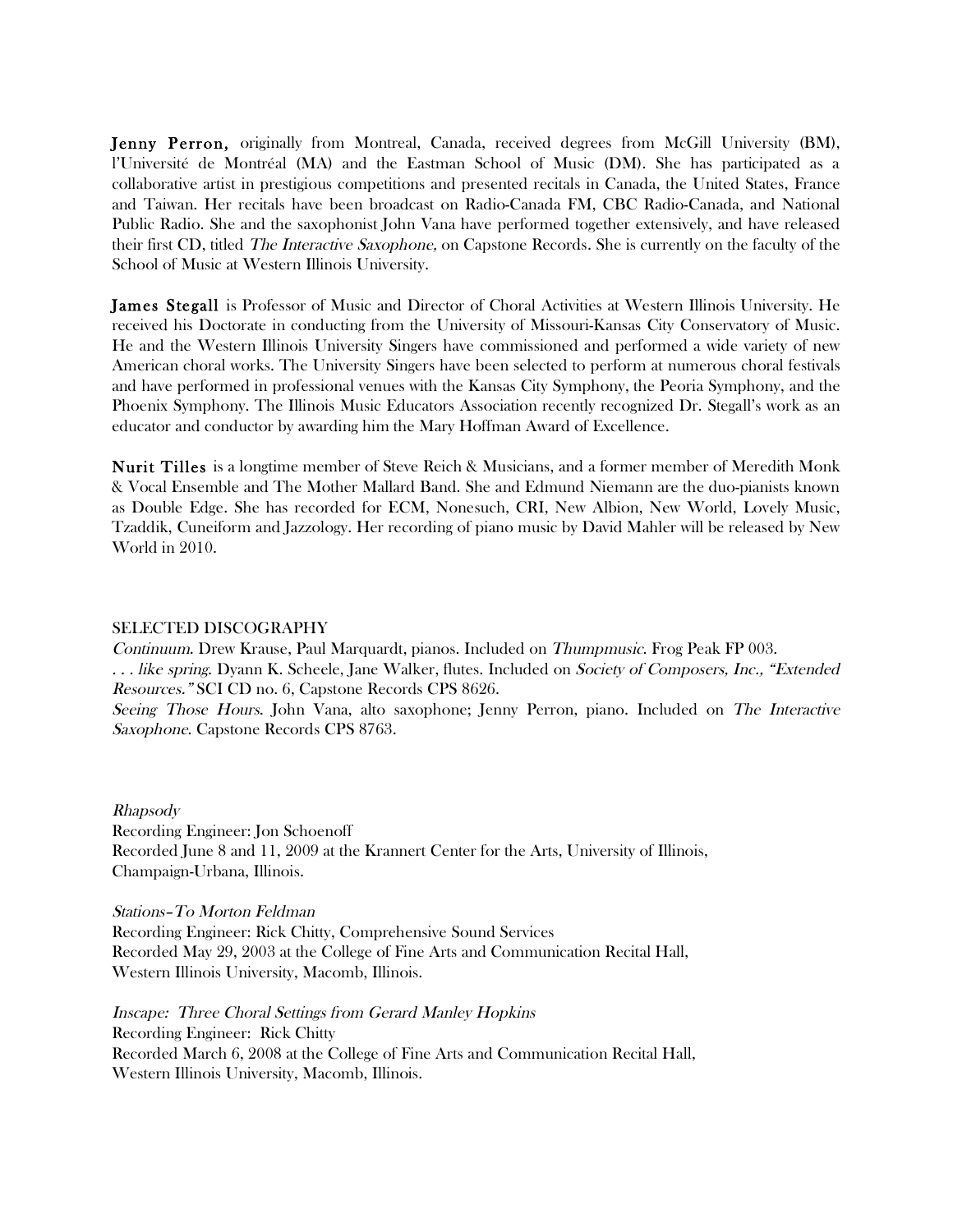A Page for Will Recording Engineer: Joseph Patrych Recorded August 3, 2009 at Patrych Sound Studios, Bronx, New York.

Three Motets: Arabesques Recording Engineer: Paul Paccione Recorded in spring 2000 in the composer's home studio, Macomb, Illinois. Remastered by Patrick Lo Re, One Soul Studios, NYC.

Five Songs from Christina Rossetti Recording Engineer: Jon Schoenoff Recorded May 27- 28, 2009 at the Krannert Center for the Arts, University of Illinois, Champaign-Urbana, Illinois.

"Postlude," from Planxty Cage Recording Engineer: Joseph Patrych Recorded August 3, 2009 at Patrych Sound Studios, Bronx, New York.

All compositions are available through Frog Peak Music (www.frogpeak.org).

Producer: Paul Paccione Digital mastering: Paul Zinman, SoundByte Productions, Inc., NYC Cover art: Michael Oruch, Runes #11, oil on linen paper mounted on 15" x 12.5" panel Design: Bob Defrin Design, Inc., NYC

# This recording was made possible by a grant from the Francis Goelet Charitable Lead Trust.

FOR NEW WORLD RECORDS:

Herman E. Krawitz, President; Lisa Kahlden, Vice-President; Paul M. Tai, Director of Artists and Repertory; Mojisola Oké, Bookkeeper; Anthony DiGregorio, Production Associate.

## ANTHOLOGY OF RECORDED MUSIC, INC., BOARD OF TRUSTEES:

Richard Aspinwall; Milton Babbitt; Amy Beal; Thomas Teige Carroll; Robert Clarida; Emanuel Gerard; David Hamilton; Rita Hauser; Lisa Kahlden; Herman E. Krawitz; Fred Lerdahl; Robert Marx; Elizabeth Ostrow; Cynthia Parker; Larry Polansky; Don Roberts; Patrick Smith; Paul M. Tai; Blair Weille.

#### Francis Goelet (1926–1998), Chairman

For a complete catalog, including liner notes, visit our Web site: www.newworldrecords.org. New World Records, 75 Broad Street, Suite 2400, New York, NY 10004-2415 Tel (212) 290-1680 Fax (212) 290-1685 E-mail: info@newworldrecords.org & © 2010 Anthology of Recorded Music, Inc. All rights reserved. Printed in U.S.A.